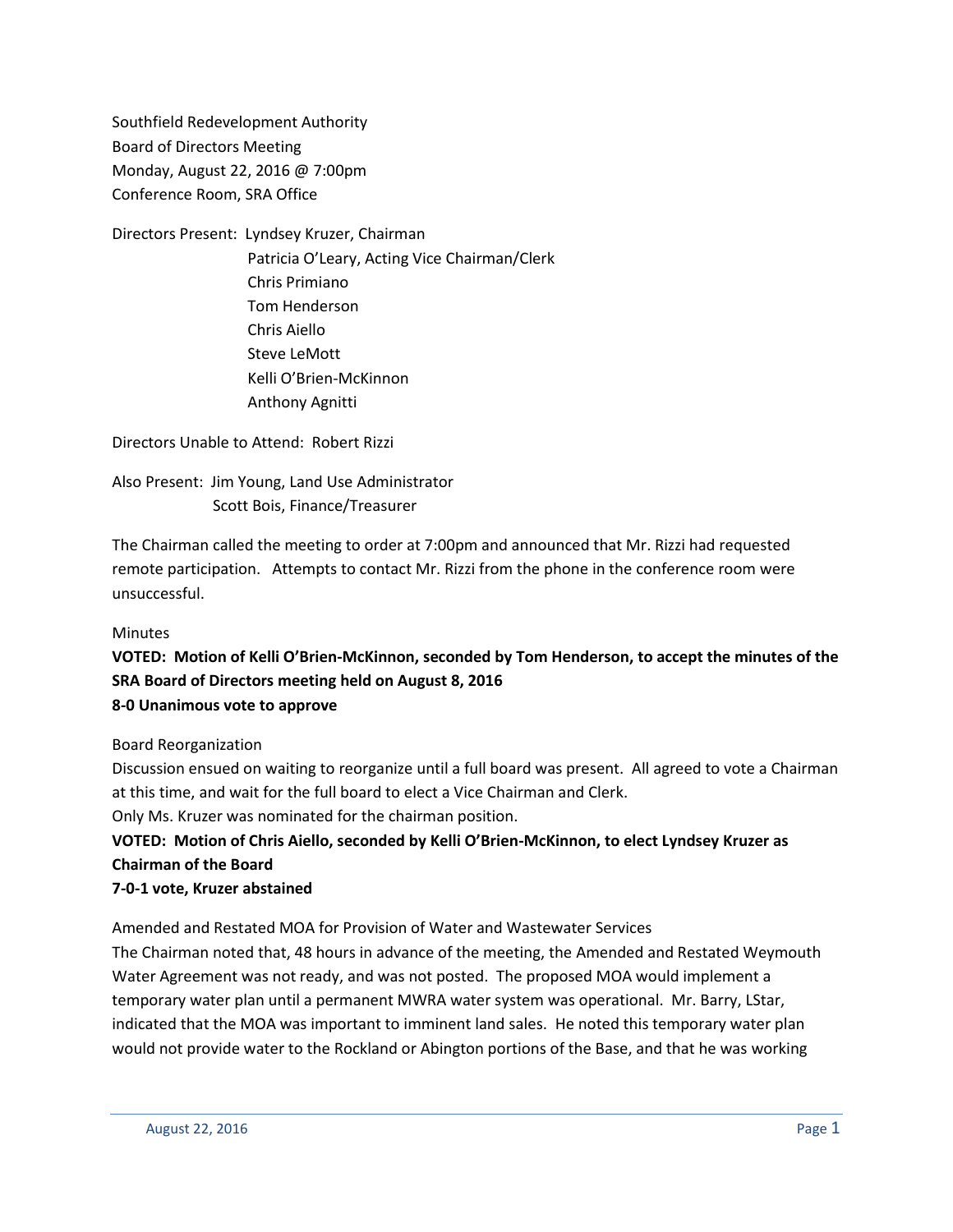with those Towns to find a creative short term water solution in order to build in all three communities. Mr. Barry stated that now was the time for infrastructure improvements to unlock commercial development before an economic downturn occurred; that commercial land sales were contingent upon a permanent water source; that LStar's #1 priority was finding a water source for Abington and Rockland; that LStar was marketing the whole project, and that Union Point tours started at the Rockland end of the Bill Delahunt Parkway.

Mr. Henderson voiced concern that Rockland could lose out on the building boom opportunity, noted the new Legislation prevented the Abington Rockland Joint Water Works (ARJWW) from using Sandy Bottom water to develop the Base; and also noted that Abington/Rockland sewer capacity was maxed out and needed to be mitigated. Mr. Aiello was not optimistic that ARJWW would be the short term solution and suggested LStar look to Brockton for desalinated water; he stated he was willing, in the spirit of cooperation and for the benefit to Abington, to vote in favor of the Agreement. Board Measure 16-043

**VOTED: Motion of Chris Aiello, seconded by Steve LeMott, that the Southfield Redevelopment Authority authorize the execution and delivery by the Chairman of the Vice Chairman of the Board of Directors of the Authority, each acting alone, for any and all documents necessary between the SRA and the Town of Weymouth for the Amended and Restated Memorandum of Agreement for Provision of Water and Wastewater Services and for a Consecutive Public Water System as presented this evening with minor corrections, and any and all other similar instruments necessary or desirable, which such other instruments shall be in such form and to contain such terms and provisions as the Authorized party executing the same shall deem necessary or desirable, as conclusively evidenced by his or her execution thereof**

**8-0 Unanimous vote**

#### SRA Operational Issues

Discussion ensued on the mission of the SRA Operations Working Group to increase the transparency and efficiency of the SRA, to access the status of open items and see an accounting on what's been done and by whom, to ensure appropriate staffing levels to support the workload and make sure operating in the most efficient manner. The Board agreed it was imperative to show that the SRA was running smoothly, always on point, and sending the same message to all three communities on this profitable forward moving venture.

Mr. Agnitti stated the SRA had a strong staff and should be provided with the tools they need to do their job. Mr. Primiano stated the SRA needed to partner the staff with the Towns, and he introduced Robert Luongo, Director, Town of Weymouth Planning and Community Economic Development, who offered his assistance the SRA.

Further discussion ensued on the Board's intent to utilize cloud based hosting for status report; integrating a program with SRA's current software will be discussed with Mr. Bois. The Chairman thanked Mr. Young for his status report template.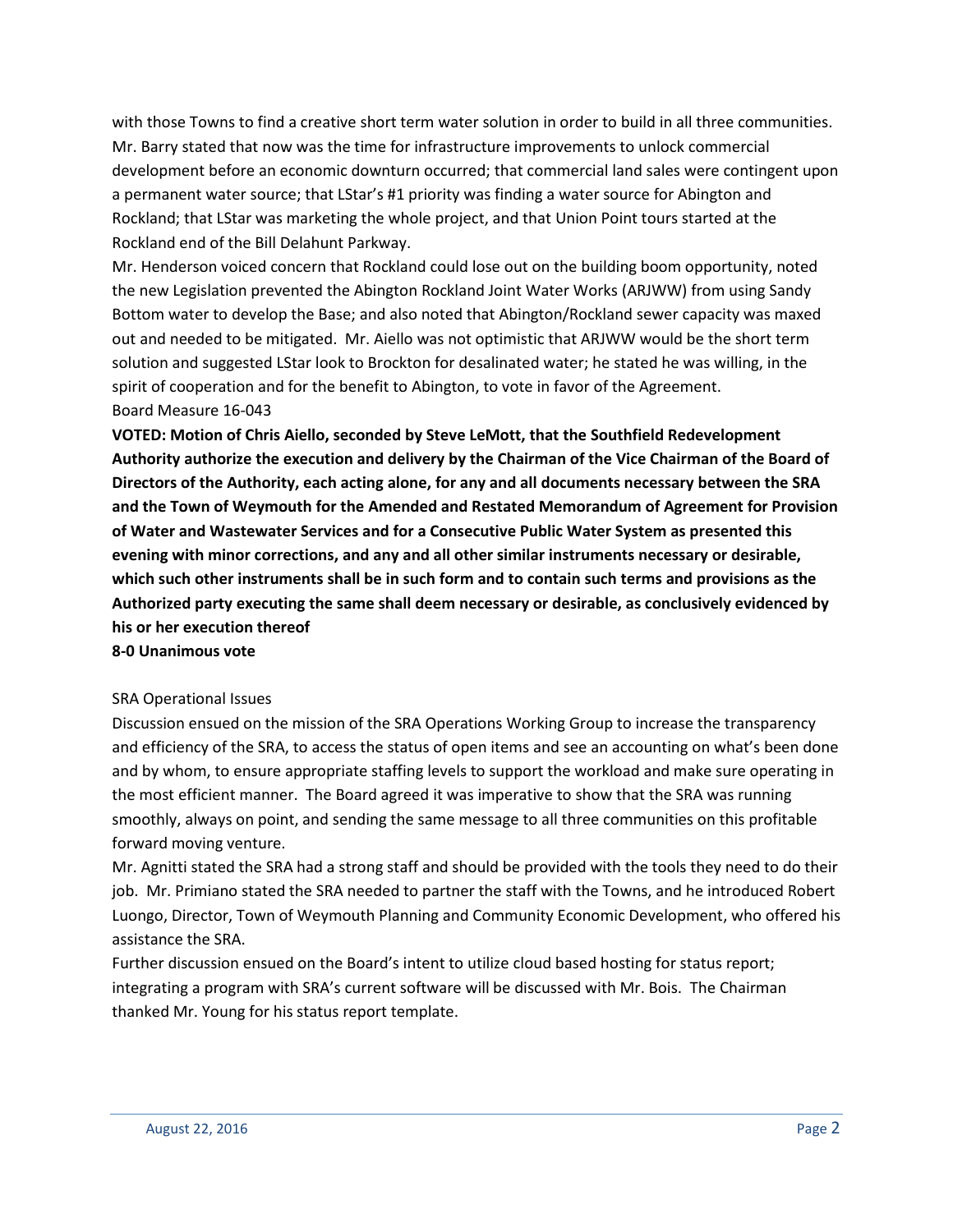#### MassDOT Access License Agreement

Mr. Young noted that temporary access to National Park Service (NPS) property was needed for the Rte. 18 widening project, to allow DOT access to a sliver of NPS property located along Calnan Road in order to clear out invasive species as part of a wetland mitigation project. NPS and DOT collaborated on the form of agreement, and it was approved by all parties including legal counsels.

Board Measure 16-041

## **VOTED: Motion of Tom Henderson, seconded by Patricia O'Leary to approve the Access License Agreement with MassDOT as presented 8-0 Unanimous vote**

ANR Plan Parkway Phase 1 Rev. 1

Mr. Young noted that a legal description was revised to correct one bearing on Lot 10, sheet 5 of the ANR Plan dated Aug. 18, 2016.

Board Measure 16-040

**VOTED: Motion of Chris Aiello, seconded by Chris Primiano, that approval under the Subdivision Control Law is not required for the subdivision of land as shown on the Plan entitled 'Approval-Not-Required Plan – Bill Delahunt Parkway, Southfield, Weymouth and Rockland MA' dated August 5, 2016 and revised August 18, 2016**

**8-0 Unanimous vote**

Parkway Phase 1 Deed, Easement Agreement, Bill of Sale and Maintenance Agreement Mr. Young noted the remaining documents were finalized, reviewed by all legal counsels, and that the Agenda item was now ready for Board action. He recommended moving forward with the vote. Discussion ensued on the maintenance agreement, parkway maintenance costs, and the State's need to preserve the tax exempt status of the bond.

Board Measure 16-039

**VOTED: Motion of Tom Henderson, seconded by Chris Primiano,**

**RESOLVED: That, pursuant to that certain Second Amended and Restated Disposition and Development Agreement dates as of May 13, 2015 by and between the Authority and LStar Southfield, LLC (LStar) f/k/a LNR South Shore, LLC, the Authority is authorized to acquire the Bill Delahunt parkway Phase 1 Parcels from LStar and to accept a deed and other instruments of conveyance to the Authority by LStar conveying the Bill Delahunt parkway Phase 1 parcels and related rights and property in connection therewith, and to execute easement and maintenance agreements relating thereto, all subject to review and approval by the Authoirt7y's legal counsel of title to the subject parcels, and the form and substance of all final documents and plans to be executed or recorded.**

**RESOLVED: That, the Chairman and Vice Chairman of the board of Directors of the Authority, each acting individually, be and hereby are authorized and directed, in the name and on behalf of the Authority: (a) to sign, seal with the seal of the Authority, acknowledge if deemed advisable and deliver such documents, the execution thereof by the singer on behalf of the Authority conclusively to**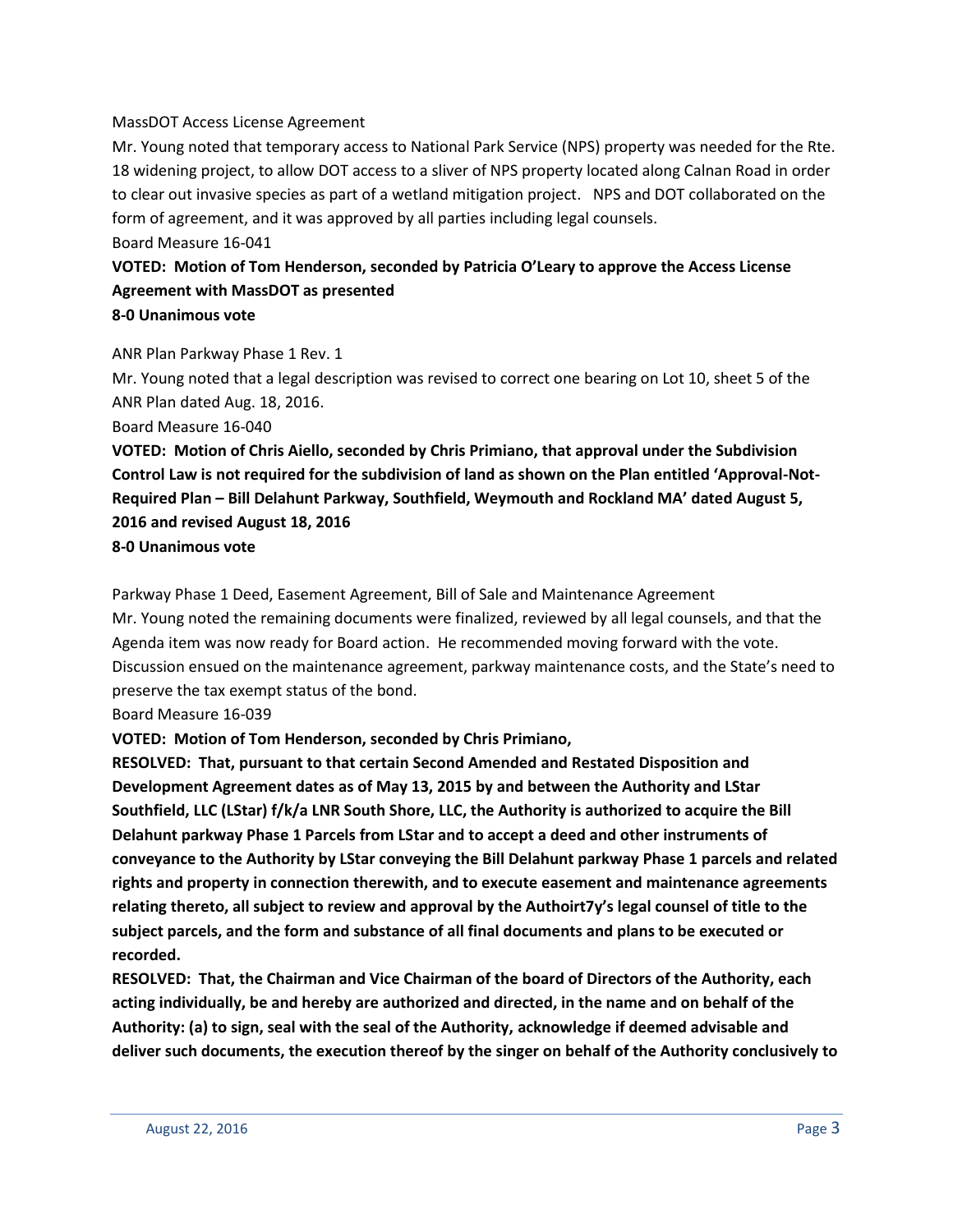**evidence that the provisions thereof are satisfactory to the Authority and that such documents so executed are the documents hereby authorized, (b) to accept delivery of those documents necessary to effectuate the transaction contemplated by the foregoing resolution, and (c) to take such other actions as the respective officer or officers so acting shall, as conclusively evidenced by their doing any of the things or taking any of the actions hereby authorized, deem necessary or desirable to be done or taken to carry out the transaction contemplated by the foregoing resolutions 8-0 Unanimous vote**

## Legal Services

The Board continued their deliberation of legal service options carried over from the last meeting. A lengthy discussion ensued on segregating SRA's legal needs, and parceling out the work to the law firms under consideration, based on their expertise and their rates. It was noted that Burns & Levinson were currently involved in legacy items and that SRA should continue to use them. Several Board members favored Sherin & Lodgen for their BRAC experience, and Galvin & Galvin and KP Law for their local town knowledge. The Board considered one year commitment letters for different levels of service including: DDA and Real Estate issues, NAVY and National Park Service issues, Master Developer and End Developer issues. It was agreed that NAVY and DDA work would be handled by a large law firm; and day to day issues by a local firm.

Board Measure 16-044

# **VOTED: Motion of Pat O'Leary, seconded by Kelli O'Brien-McKinnon, to send an engagement letter to Sherin & Lodgen to perform DDA negotiation services at this time**

## **8-0 Unanimous vote**

Mr. Aiello made a motion to engage KP Law as second counsel, there was no second.

### Board Measure 16-045

# **VOTED: Motion of Chris Primiano, seconded by Pat O'Leary, to engage Galvin & Galvin as second counsel**

### **8-0 Unanimous vote**

### Status Reports

Ms. O'Brien-McKinnon noted the next Master Plan meeting would take place on Sept.  $6<sup>th</sup>$ . There were no other updates at this time.

## Public Comments

Ms. Parsons, Rockland, noted that qualifying for MWRA services was a time critical process for Rockland. Ms. Curran, Weymouth, was informed the agreement obligated LStar to implement MWRA water within 5 years.

Ms. Karlberg, Weymouth, was informed that Weymouth engineering approved the 600K GPD water to Union Point.

Mr. Galluzzo, East Bridgewater, noted that Weymouth had a dire drought situation for drinking water and voiced dismay that the water would be used for development.

Ms. Pries, Weymouth, voiced concern on Weymouth's liability if they could not provide water per the